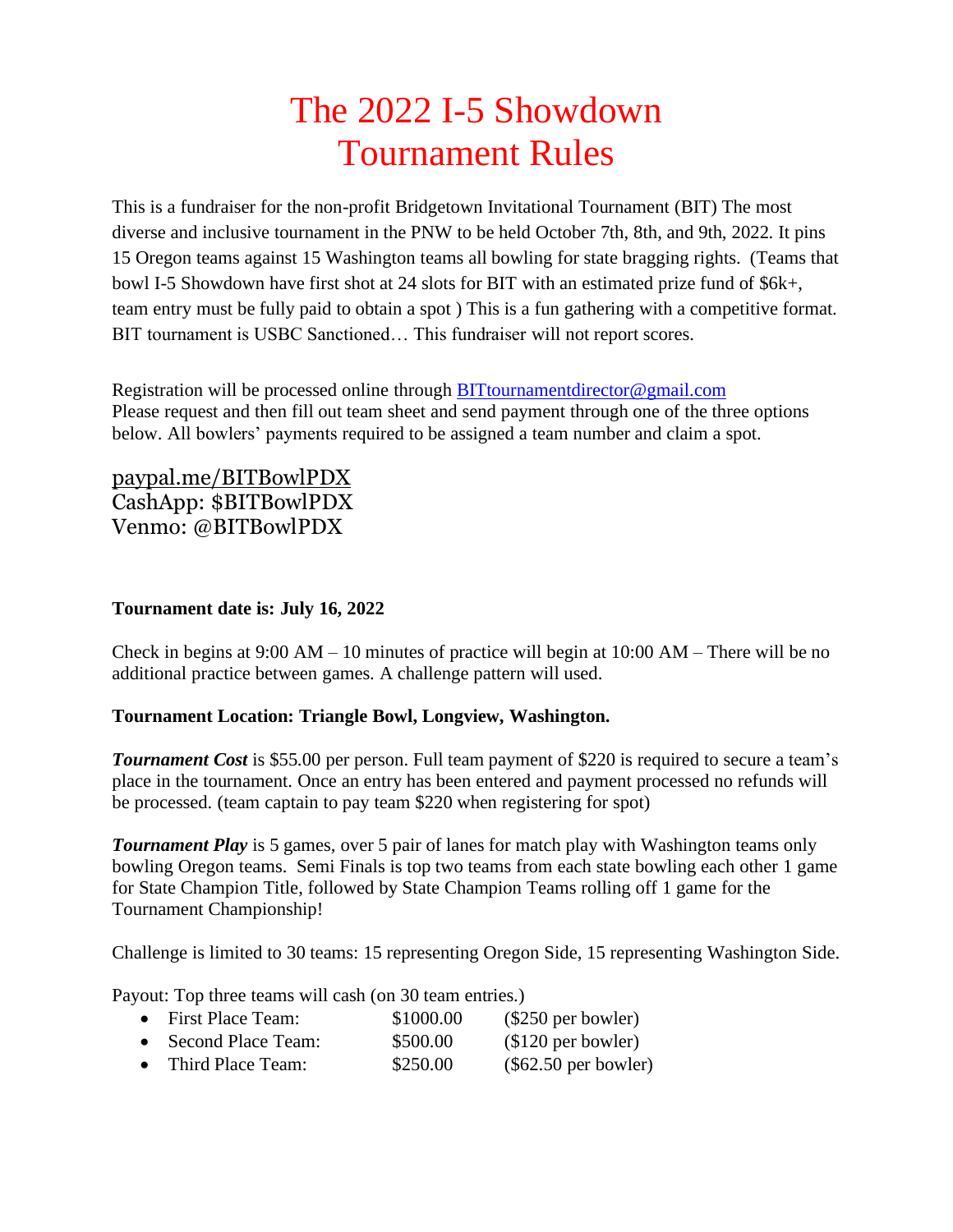## **Scoring:**

For each game, each bowler will bowl head-to-head against the opposing bowler in the same order of line-up. The winner of each matchup will be awarded 1 point (scratch + handicap). The team who has the higher total score (scratch + handicap) will be awarded 2 points. Total score does not carry over between games. (6-points at stake per game)

(See Scoring Example at end of the rules)

### **Ties:**

In the case of a tie between bowlers: a half point will be assigned to each team. In the case of a tie between teams (within a single game) each team will receive 1 point (out of two)

Total points at the end of all games will determine the final standings for the top three team payouts.

## **Total Standings Tie-Break(s):**

If at the end of all regular bowling there is a points-total tie for any of the cashing positions (first, second, or third) the following will apply:

There will be a single frame roll-off (all 4 bowlers will participate in any order) between the tying teams in cashing position.

*World Bowling Tour Single-Frame Scoring* will apply for the roll-off (see scoring rules below). Scratch total of the roll-off will determine order of the higher ranking cash position.

Current frame scoring awards: 30 pins for a strike, 10 pins for a spare plus the pinfall of the first shot in the frame, Actual pinfall after two shots in an open frame.

#### **Bowler Order:**

Teams may set/alter their lineup prior to the beginning of all bowling. Once practice has ended, no lineup changes are allowed. All games bowled with same lineup.

#### **Substitutions:**

Substitutes will only be accepted until 10:00 PM, Pacific Time, May  $10<sup>th</sup>$ , 2022. No substitutes will be allowed the day of bowling, except in the case of extreme emergencies or bowler injury. Substitutes will only be allowed in these cases upon approval of the I-5 Tournament Director / Bridgetown Invitational Tournament.

#### **Lane Assignment:**

Team numbers will be assigned by tournament director in order entries are received. Lane assignments will be assigned by Team Number. OR 1-15 or WA 1-15